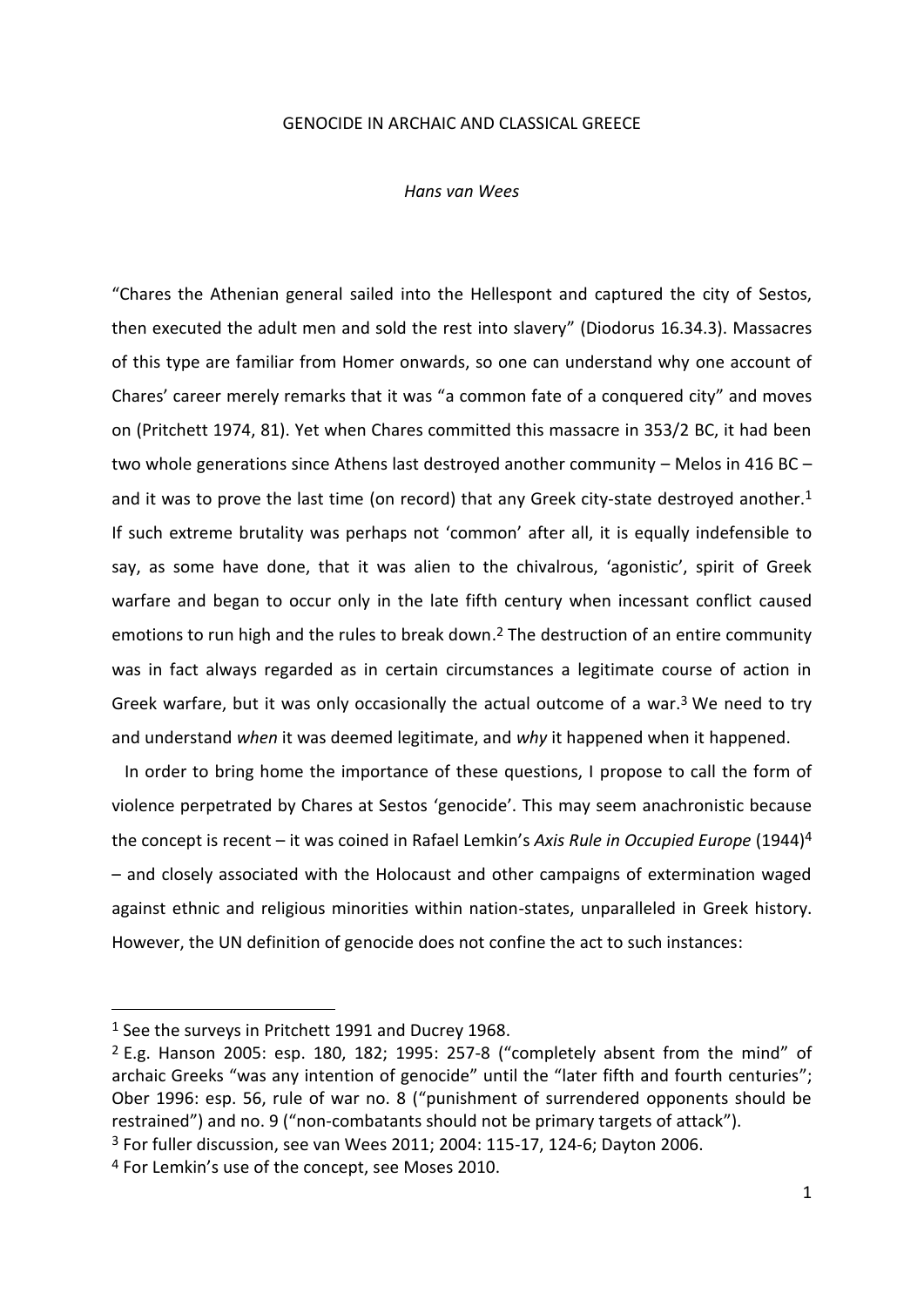Genocide means any of the following acts committed with the intent to destroy, in whole or in part, a national, ethnical, racial or religious group, as such: (a) killing members of the group; (b) causing serious bodily or mental harm to members of the group; (c) deliberately inflicting on the group conditions of life calculated to bring about its physical destruction in whole or in part… (*UN Convention for the Prevention and Punishment of the Crime of Genocide*, 9 Dec. 1948)

The inclusion of 'national' groups means that the destruction of a city can count as genocide, since city-states were the primary political entity in most parts of archaic and classical Greece, even if they were part of wider regional and supra-regional 'ethnic' groups (e.g. Boeotians, Thessalians; Aeolians, Ionians). And the inclusion of means of destruction other than killing means that collective sale into slavery must also count a form of genocide.

 Not only is use of the term thus formally justified but it is helpful, indeed necessary, to reconceptualise Greek warfare by making explicit that it sometimes involved what we would call 'genocide'. Take for example the legendary sack of Troy, which ended just like the siege of Sestos with the killing of all men and the enslavement of the women and children. Alluded to by Homer, described by numerous later poets and often portrayed in art, the story is very familiar to us, but the distance created by time and by the conventions of literary and artistic fiction makes it hard for us to absorb its full significance. The point is perfectly illustrated by the response of an anonymous referee to an earlier draft of this chapter: 'comparing the atrocities of the sack of Troy to those of modern ethnic cleansing seems to be a stretch, equating mythical acts of heroic violence to very unheroic modern behaviour'. This sort of mental compartmentalization, which regards the annihilation of a community in ancient literature or history as somehow categorically different from the same event in the contemporary world, is precisely what I hope to overcome by pointed use of the term 'genocide'. The "intent to destroy" a national group "as such" was present from the fictional sack of Troy to the historical sack of Sestos, and only if we accept that some ancient Greek states and generals *did* have something in common with contemporary ethnic cleansers and genocidal governments can we fully appreciate the gravity of what they did and the urgency of the question why they did it.

 The Greeks had their own word for it, and one could argue that it might be better to use the indigenous term and avoid any concerns about anachronism. The word is *anastasis*,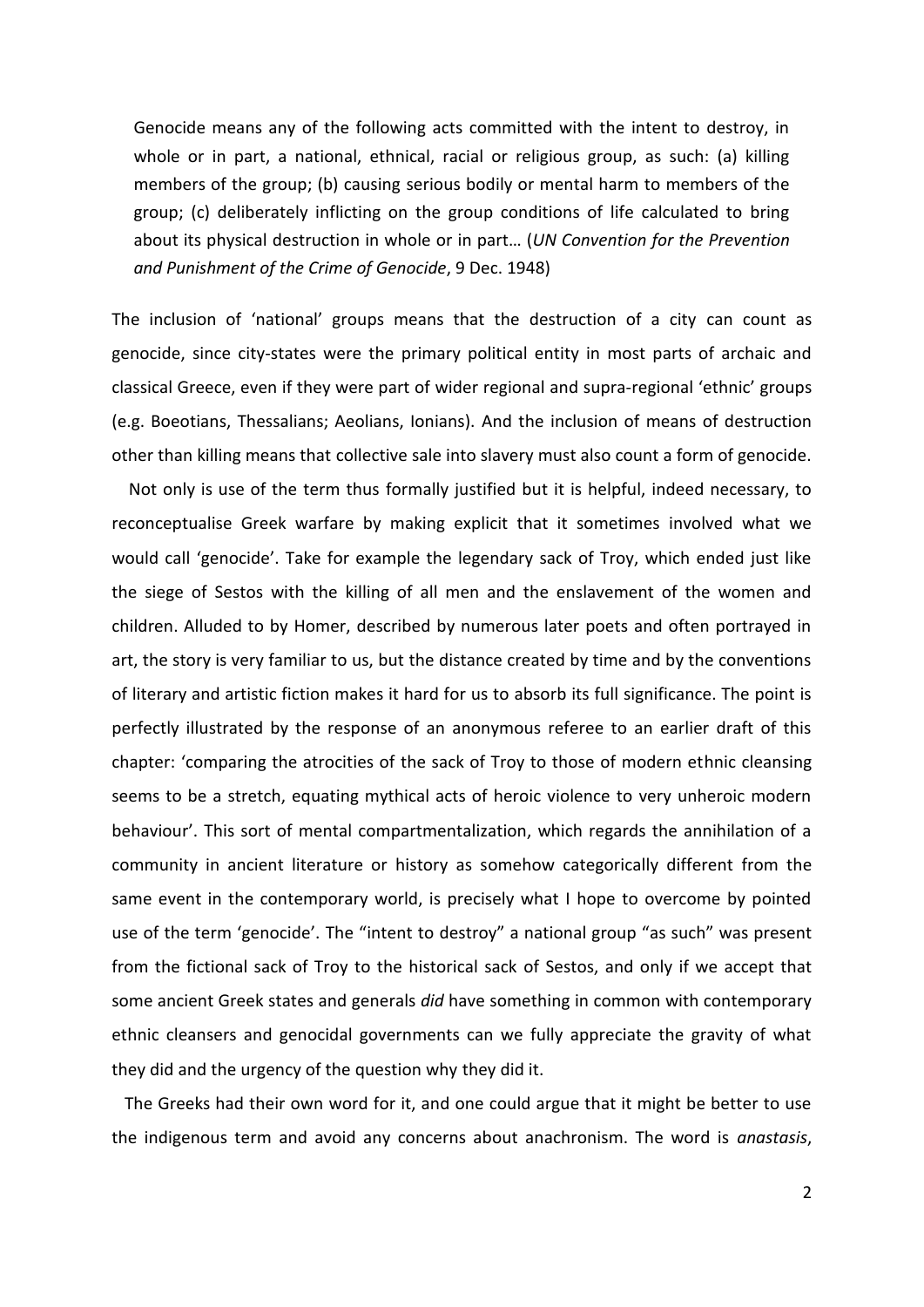literally 'raising up', i.e. forcing a community to get up and leave its home, and it covered a range of actions from driving an otherwise unharmed population out of its city and territory to the ultimate fate of execution or enslavement. 5 Even the mildest form of *anastasis* entailed scattering a city's population and turning them into refugees, and as such would still fall under the UN definition's clause (c): 'deliberately inflicting on the group conditions of life calculated to bring about its physical destruction in whole or in part'. The disadvantage of the Greek term, however, is that is in effect a euphemism, and English translations such as 'raising up', 'removal' or even 'uprooting' fail to bring out the sheer violence involved, which 'genocide' by contrast powerfully evokes.

 Moreover, appropriation of the term genocide for ancient Greece may serve not only to reconceptualise an important aspect of Greek warfare but also to reconceptualise the place of genocide in modern war. The common assumption that genocide is a modern phenomenon is liable to limit our understanding of it, at best, to the conditions under which it occurs in the contemporary world. If we accept that genocide also occurred under quite different conditions in the ancient world, we may be led to a deeper understanding of its fundamental causes across human history.<sup>6</sup> With this in mind, we will investigate what motivated acts of genocide in archaic and classical Greece, and suggest that amongst other things it was typically an act of 'conspicuous destruction', a display of force designed to assert the power and status of the perpetrator in the face of a perceived challenge.

# **'Cutting open pregnant women': the ancient rhetoric of genocide**

The ancient evidence for the destruction of communities is not easy to interpret. When a Greek historian claims that a city was 'razed to the ground' and its population massacred, is this a record of genocide or merely a boast that the enemy suffered an overwhelming defeat? When a Greek playwright laments the fate of an annihilated city, does his imagery reflect contemporary practice or merely a nightmare vision of the worst that could possibly happen? We do not always have enough evidence to determine the extent and intent of

<sup>5</sup> For this mildest form of *anastasis*, see n. 24, below.

<sup>6</sup> For an attempt at greater historical depth, see Bloxham and Moses 2010, chapters 12-16, including Van Wees 2010a; much of what follows is adapted from that paper.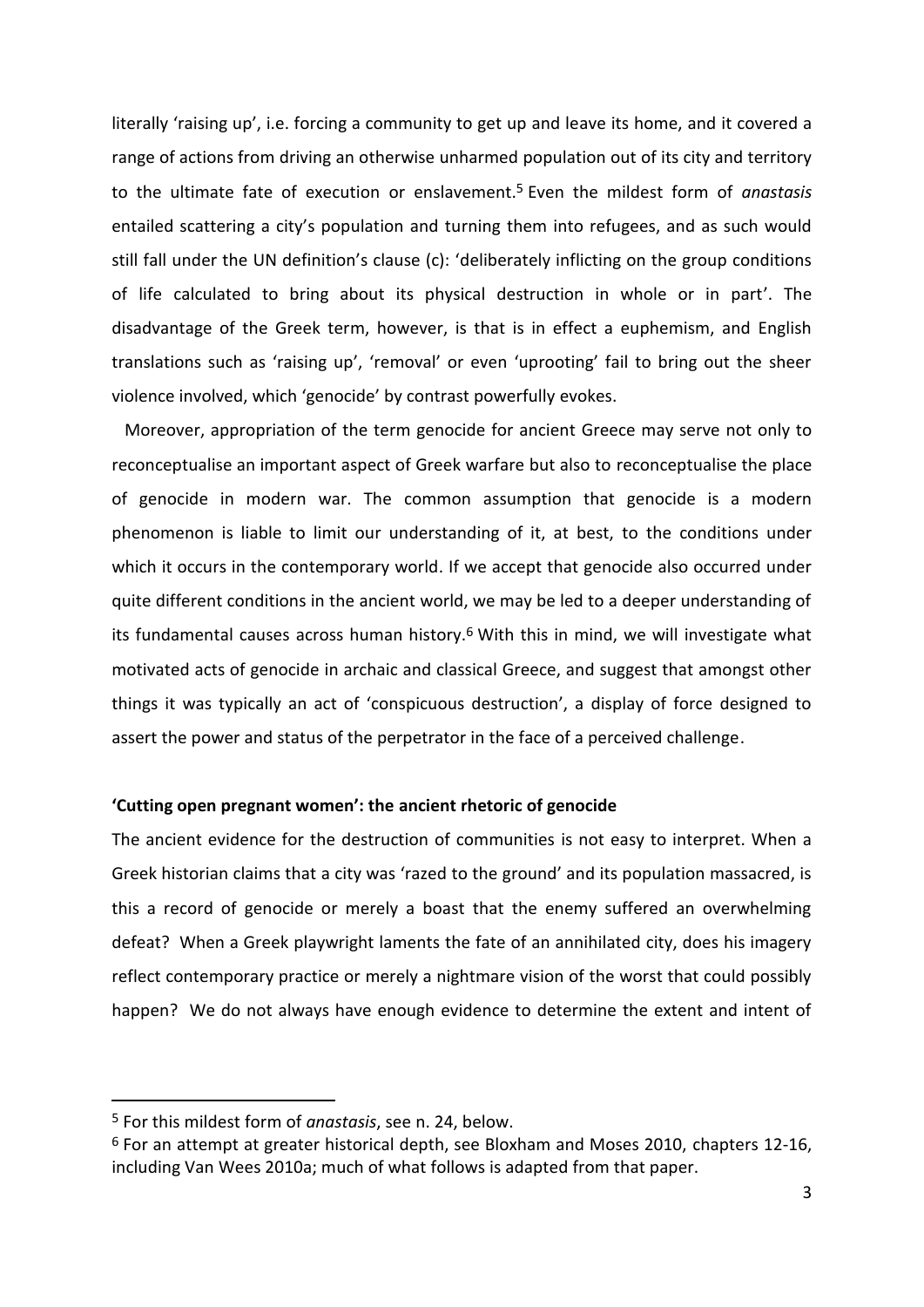the destruction inflicted. Yet even when we cannot tell what reality lay behind the words, the rhetoric is valuable because it reveals ancient ideologies of genocide.

 During the first battle described in the *Iliad*, Agamemnon notices that Menelaus is about to spare the life of a Trojan captive, so he runs over and shouts to his brother:

'Not a single one of them must escape sheer destruction at our hands. Not even if a mother carries one in her belly and he is male, not even he should escape. All together they must be exterminated from Troy, their bodies untended and invisible.'

The poet adds: "With these words the hero swayed his brother's mind, since he gave *aisima* advice" (6.54-65). Scholars debate the precise meaning of *aisima*; I would argue that its nearest English equivalent is 'due', and that the poet implies that Agamemnon as supreme commander of the Greek army was entitled to give such advice. This falls just short of an outright endorsement of Agamemnon's sentiments, but it is certainly no rejection. The *Iliad* sympathises deeply with the sad fate of individual Trojans, but it also contains numerous passages that place the blame for the war squarely on the Trojans' collective shoulders and treat the annihilation of the Trojans as a legitimate goal of war.7

 Parallels for Agamemnon's exhortation appear in Assyrian and Babylonian poems and the Bible, where victorious besiegers 'cut open pregnant women'. The theme first appears in an Assyrian poem which probably glorifies a military victory of Tiglat-Pileser I, c. 1100 BC:

He slits the wombs of pregnant women; he blinds the infants. He cuts the throats of their strong ones. … Whoever offends the god Asshur will be turned into a ruin.<sup>8</sup>

1

The same sequence of images, in reverse order, occurs in biblical prophecy:

Samaria shall bear her guilt, because she has rebelled against her God; they shall fall by the sword, their little ones shall be dashed in pieces, and their pregnant women ripped open.9

<sup>7</sup> See e.g. Goldhill 1990: 373-6; Yamagata 1990; Van Wees 1992: 176-81. For *aisa* (and *aisima*) as 'what is due to a person', see esp. *Il*. 18.327, 'an *aisa* of spoils', not just neutrally a 'share' but specifically the share that he was 'due' (by fate or by merit) to receive. 8 VAT 13833, rev. 3-6: text and translation in Cogan 1983: 755-8.

<sup>9</sup> *Hosea* 14.1; cf. 2 *Kings* 8.11-13 for an almost identical prophecy about the fate of Israel.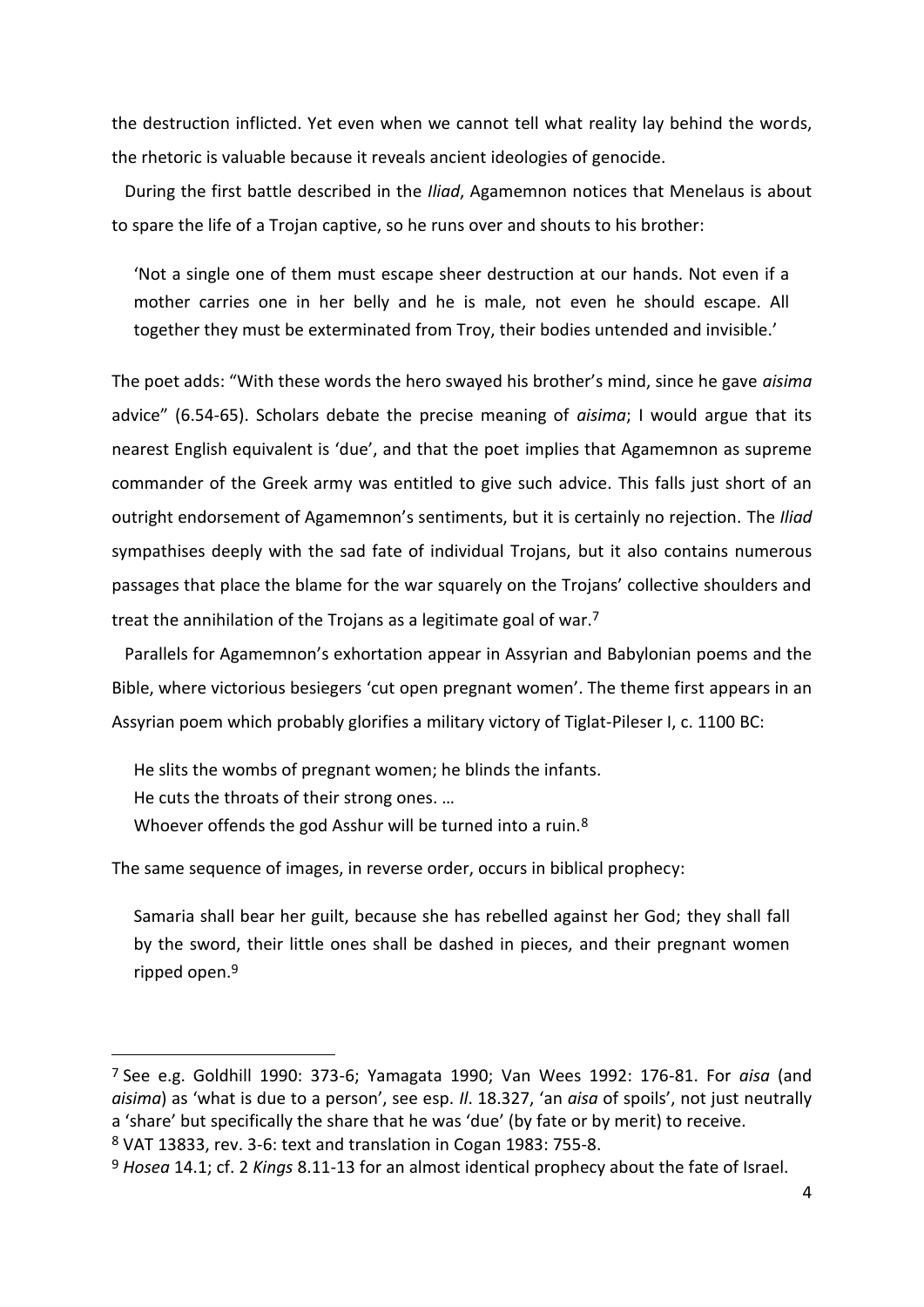The mutilation of pregnant women is here not a random atrocity but part of a programme of systematic violence: adults will be killed by the sword, children beaten to death or blinded so as to render them helpless, and foetuses ripped from their mother's wombs. The message is the same as Agamemnon's: the entire enemy population must be destroyed, even the unborn. This is an explicit and extreme rhetoric of genocide.10

 Did this brutal rhetoric correspond to an equally brutal practice? One could not, of course, selectively kill only male foetuses; the pregnant women and their unborn girls, too, would die. Conceivably this was seen as acceptable 'collateral damage' of the symbolically important extermination of all males. However, since the motif of killing unborn boys as an act of war does not reappear in Greek literature it was perhaps a piece of extreme rhetoric rather than a Greek genocidal practice. It may indeed have been a borrowing from the Near East<sup>11</sup> which even as a rhetorical conceit proved too strong for later Greek tastes. This form of genocide thus served as the ultimate threat, but may never have been perpetrated.

 At the other extreme of the rhetorical range, we have one-word notices that so-and-so 'sacked' or 'destroyed' a city, without any elaboration on what happened to its people, or bald statements that a defeated people were 'sold into slavery.' Sometimes such elliptic statements simply reflect the brevity of our sources, but even otherwise detailed accounts often say little more. The surviving Greek and Roman historians mostly belong to a school of thought which did not like to elaborate on the suffering caused by war, partly because this usually involved imaginative generic description rather than recording specific historical facts, and partly because it appealed to readers' emotions without serving any analytical purpose. Polybius criticised his predecessor Phylarchus in these terms, mocking his account of the sack of Mantinea in 223 BC as 'base and effeminate' because it described

women's embraces and disarrayed hair and exposures of breasts, as well as tears and laments of men and women led away in motley crowds with their children and elderly parents. And he does this throughout his history, trying each and every time to place the horrors before our eyes.

<sup>10</sup> Contra Kern 1999: 84, who argues that "the killing of a foetus was considered peculiarly abhorrent" and was "a literary motif about the moral chaos of war"; cf. Kuhrt 2001: 7-8.The focus on men/male foetuses in the *Iliad* may be specifically Greek: see below.

<sup>11</sup> The *Iliad* dates (in my view) to c. 700-650 BC, while most of the biblical passages are set in the years 750-700 BC, though the books in question were probably composed only in the seventh century BC or later.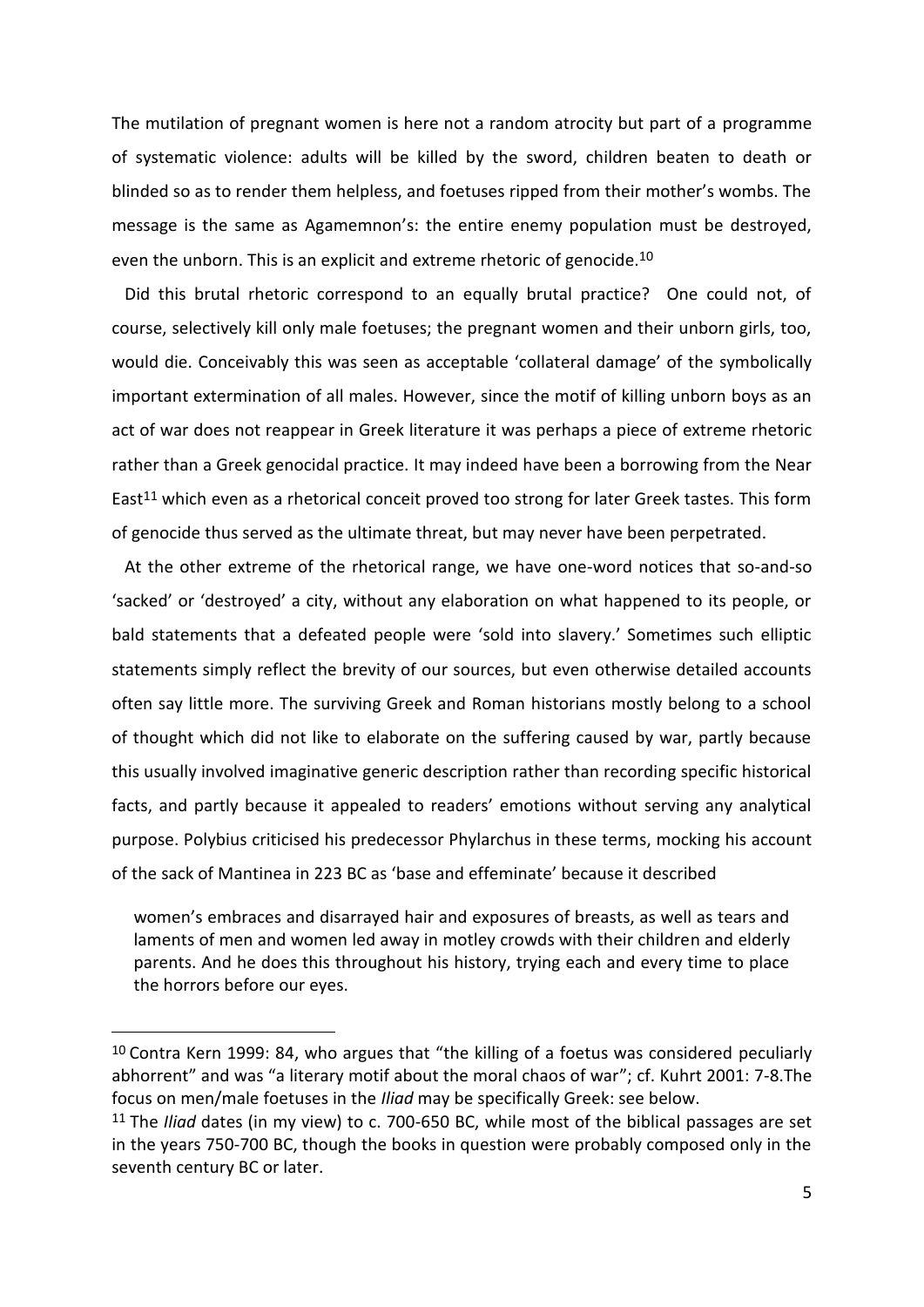This irritated Polybius not only because it offended against his historiographical principles, but also because he felt that the annihilation of Mantinea was a justified act of revenge, so that the Mantineans did not *deserve* the sympathy elicited by dwelling on their misery (2.56.7-12). 12 The ideology that a non-partisan, non-sensationalist historian should record no more than the bare fact that a city was destroyed or a people enslaved leaves us with a record which may understate rather than exaggerate the frequency and extent of destruction. But this record is in its own way a no less telling expression of the common ancient view that under certain circumstances genocide could be a legitimate, desirable and even necessary course of action.

### **The cities of men: targets for annihilation**

1

In studying ancient Greek genocide, we should not simply include every instance of largescale killing in war. The countless sieges which caused huge damage and loss of life but did not end with the entire population of the besieged cities being eliminated, in one way or another, ought to be excluded. Also to be excluded are massacres committed by soldiers running amok and wiping out entire towns, without being ordered to do so, or indeed in defiance of orders to stop killing. Only where the population of a city was executed or permanently dispersed by the design of military or political authorities does the label 'genocide' seem appropriate.

 The massacre of all inhabitants of a city was quite rare, though not unknown. More typical was the execution of all free men of military age, while women, children and slaves were sold into (further) slavery.<sup>13</sup> Some scholars have imagined that men were killed because they were 'more difficult to control than women and children', so that enslavement was not feasible. This is not a tenable view, given that countless men were in fact reduced to chattel-slavery and other forms of forced labour, throughout antiquity and beyond. Conversely, the youngest children and the elderly were spared despite being no use as slaves: they would often find no buyer and be left to die of exposure, hunger or attack by

<sup>&</sup>lt;sup>12</sup> For the ancient historiography of sacking cities, see d'Huys 1987; cf. Livy's blasé account of the sack of a city: 'not a single one of the misfortunes which authors usually regard as noteworthy on such occasions was omitted' (21.57.13-14). 13 E.g. *Iliad* 6.448-65; 9.591-5; 22.62-8.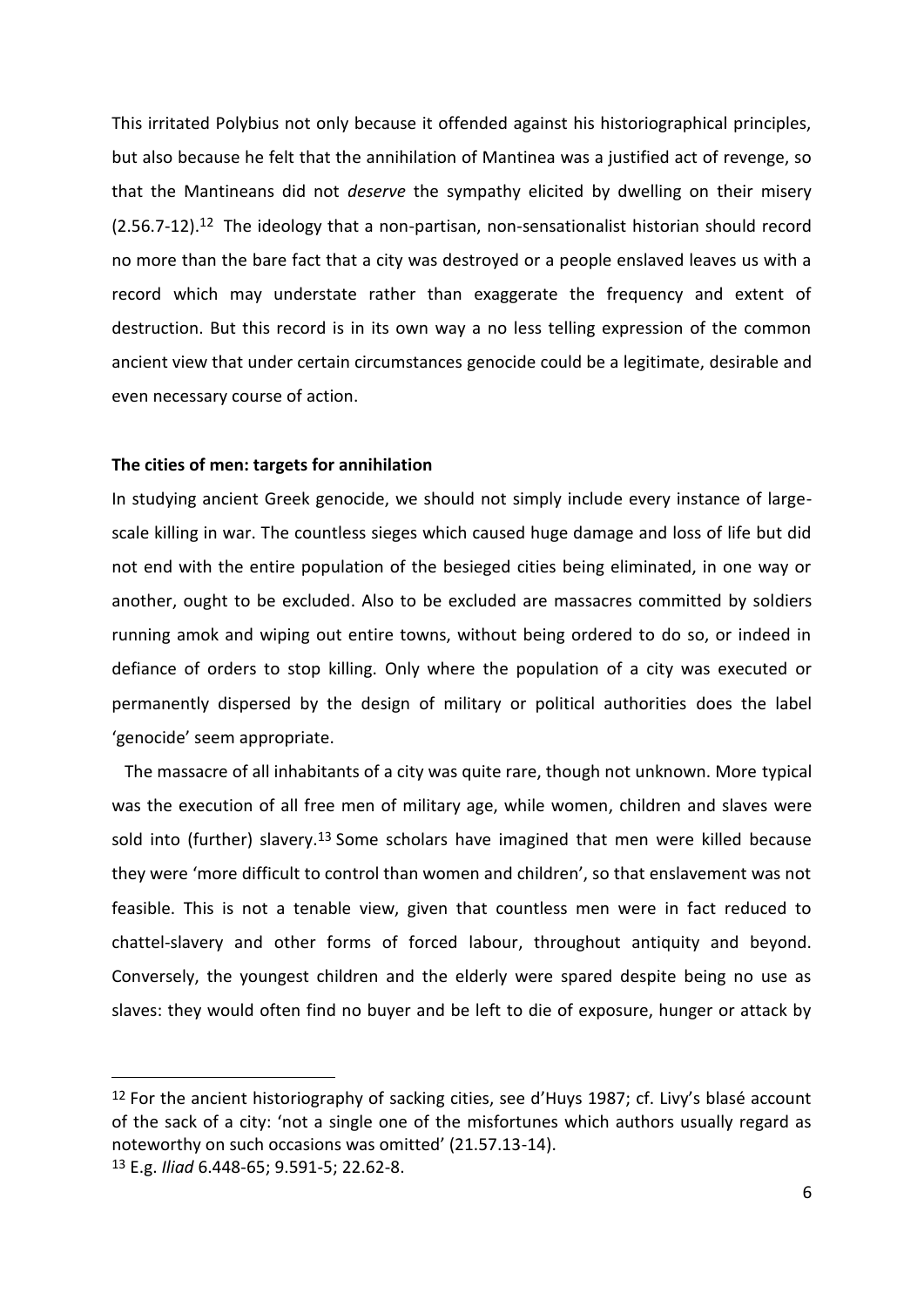wild animals.<sup>14</sup> If a distinction by gender and age was made, it was rather because Greek communities were conceived of as consisting essentially of adult men. Women, children and the aged were mere dependants. The death of the men amounted to the annihilation of the community; killing the others was not necessary.

 We have good contemporary evidence for instances of genocide which took this sharply gendered form, as we shall see, but the impression created by literary sources that it was standard practice is probably misleading, since a range of different treatments of sacked cities is also attested. Mass enslavements occurred with some frequency in the Greek world.<sup>15</sup> Not even nuclear families were kept together when they were sold into slavery, so the result was complete dispersal of a community. The irrevocable destruction of a group in this way counts as a form of genocide, even if few were killed.

 Rape did not play the ancillary part in genocidal campaigns which it has played in more recent history. A few brief and rather euphemistic references leave no doubt that many women, and indeed young men, were raped during the sack of cities, as one would expect, but our sources tend to treat this as an incidental and distasteful aspect of siege warfare. Unlike killing and enslavement it was not a matter of public policy. A concerted campaign of rape may just be hinted at in the *Iliad* when the Greeks are told: 'Let no one be in a hurry to go home until he has slept with the wife of a Trojan, in revenge for the shocks and sobs of Helen' (2.354-6). But this could be explained instead as a reference, not to rape, but to soldiers having sex with Trojan women who were allocated to them as slaves – a form of sexual coercion which was regarded as legitimate, and is repeatedly mentioned in Greek epic and tragic poetry. The institution of slavery allowed men to establish a form of control over women which was far more lasting and comprehensive than a brief and limited exercise of power through ad hoc sexual violence, and this is surely why the enslavement of women was a prominent feature of the public face of genocide, while rape was largely passed over in embarrassed silence as a gratuitous private form of violence.16

<sup>14</sup> Xenophon, *Agesilaos* 1.21-2.

<sup>15</sup> For mass enslavement, see again Ducrey 1968; Pritchett 1991; for the Hellenistic and Roman worlds, see also Volkmann 1990; Chaniotis 2005: 132-3, 142.

<sup>16</sup> For Greek and Roman evidence, see Vikman 2005; Kern 1991: 154-62, 235-6, 345-7; ancient attitudes to rape: Deacey and Pierce 1997; omission of women from classical historiography of war: Hornblower 2007: 42-7.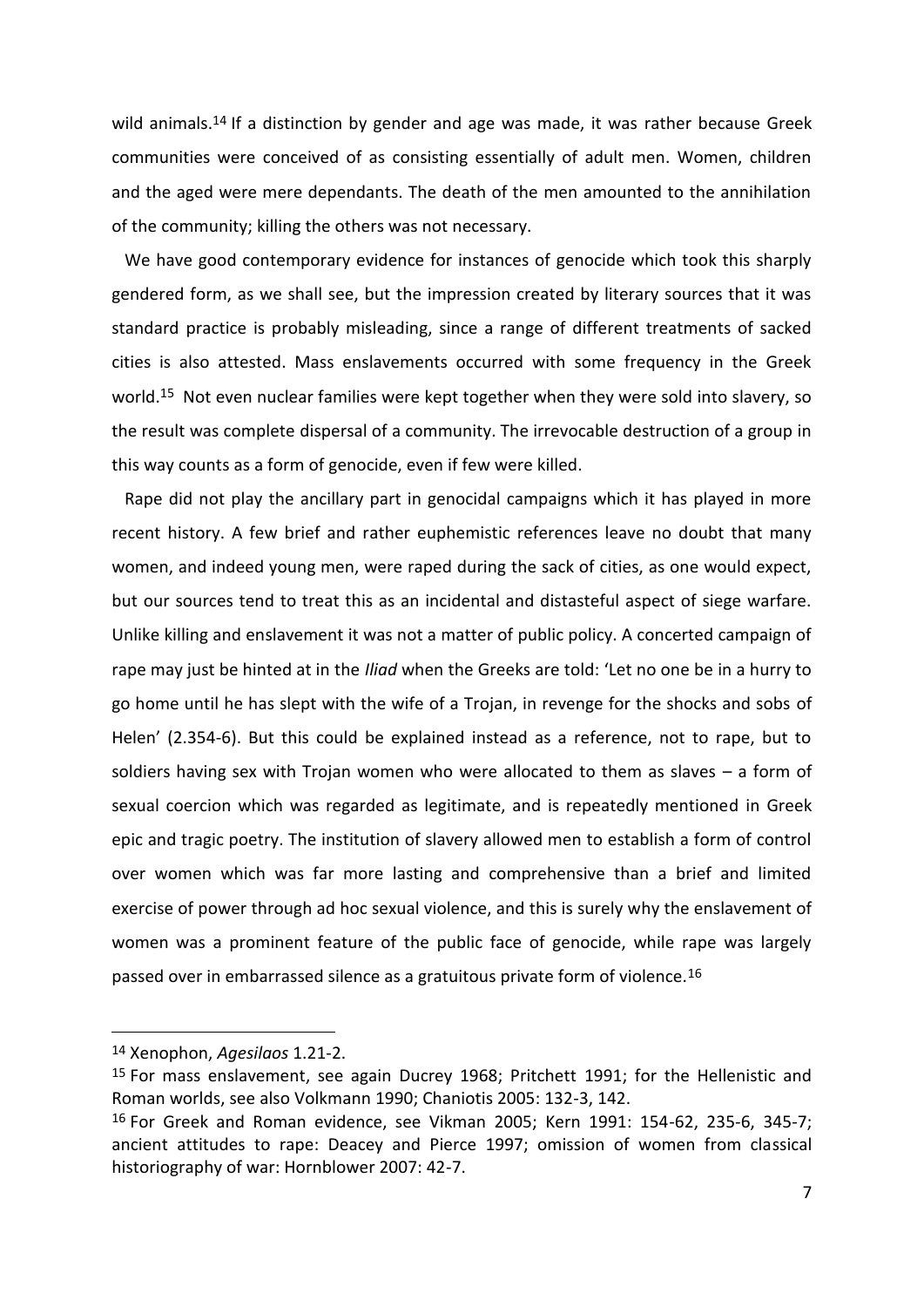A final target for destruction was the physical site of the city itself. Cities are forever being 'burnt down' and 'razed to the ground' in ancient records, and in many cases this may be no more than a formulaic reference to the damage done in the course of the siege and haphazard vandalism by pillaging soldiers. At least a few cities, however, were literally flattened. In 510 BC, one of the richest and most powerful cities of the Greek world, Sybaris, was deliberately flooded after it its population had been driven out by its rival Croton.17 The cultivation of the territory of a destroyed city might be forbidden, sometimes by dedicating it to a god, so that the land "reverted to a sheep-walk". A less dramatic partial sanctification of a destroyed site occurred when the Spartans used the ruins of Plataea to construct a temple complex for Hera, complete with hotel facilities for visitors.18

 The purpose of the physical destruction of buildings and land was to obliterate not only the enemy but even the memory of their existence. For the same reason, Agamemnon insisted that the Trojans should not only be killed, but their corpses be 'untended and invisible:' they should have no tombs to keep their memory alive. The destruction of cities was usually no doubt only partial, or merely symbolic, but the constant rhetoric of razing towns and the occasional comprehensive destruction suggest the genocidal intent of the attackers: ideally, their victims were to be eliminated without leaving any trace at all.

### **Alternatives to annihilation: genocide in context**

1

International relations in the ancient world were complex, with a wide range of recognised relationships between states, including kinship and friendship as well as formal treatyobligations, and sophisticated diplomatic mechanisms, from inviolable envoys and ambassadors, via exchanges of letters and gifts, to international arbitration. Despite some modern claims to the contrary, peace was always considered the norm and ideal, even if it was often interrupted by the necessary evil of war.<sup>19</sup> When war did break out, its goals usually stopped well short of annihilating the enemy, and we need to consider the full

<sup>17</sup> Strabo, *Geography* 6.1.13; cf. Herodotus, *Histories* 6.21; Diodorus of Sicily, *The Library* 12.10.1; Athenaeus, *Deipnosophistai* 521d.

<sup>18</sup> "Sheep-walk": Isocrates, *Orations* 14.31 (Kirrha, c. 590 BC); Diodorus of Sicily, *The Library* 15.63.1. Plataea: Thucydides, *History* 3.68.2-3.

<sup>&</sup>lt;sup>19</sup> For a brief survey of ancient international relations, see van Wees 2010b; Bedermann 2001. On Greece and Rome, see also the relevant chapters in Hartmann and Heuser 2001;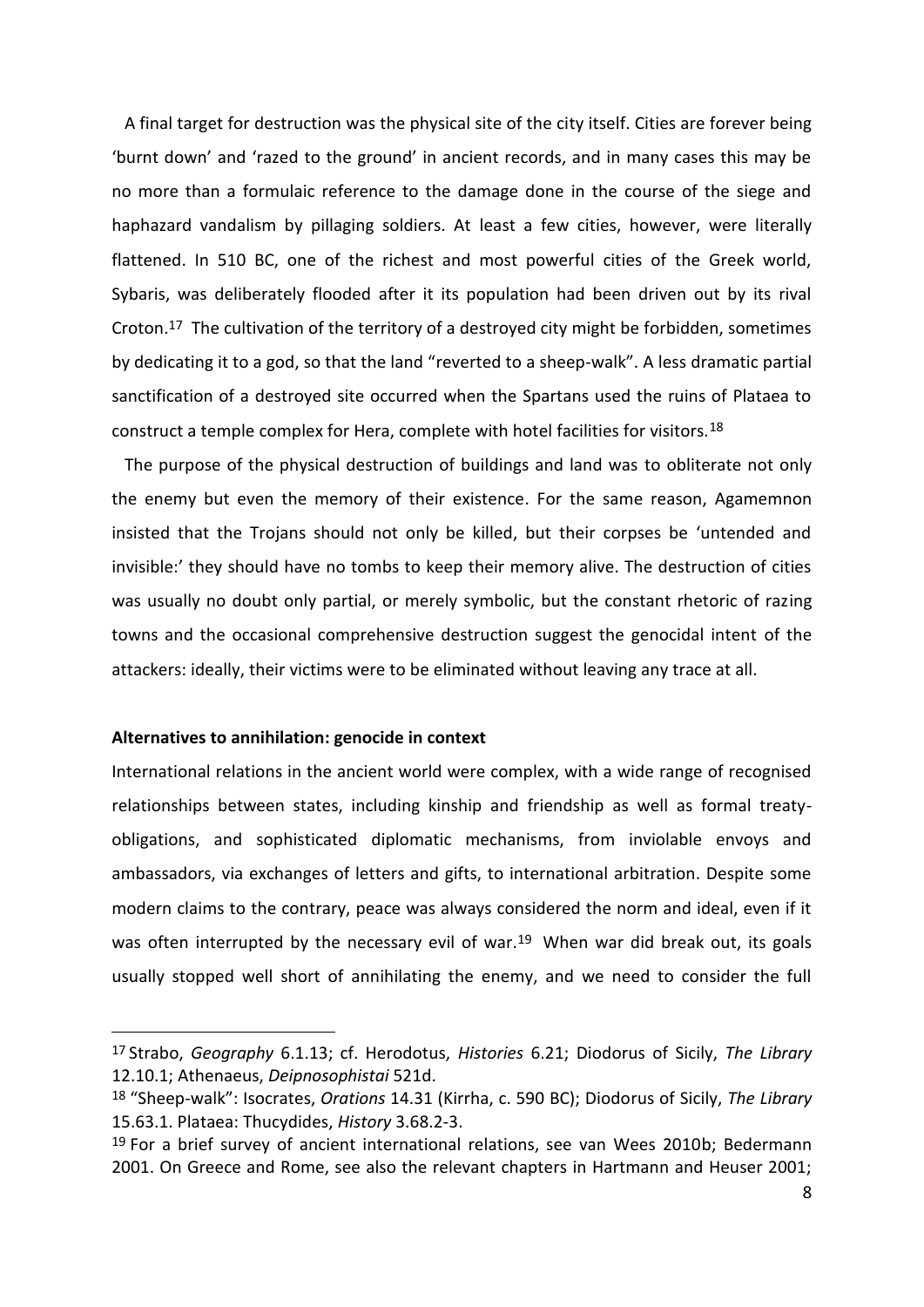range of options which an ancient state had in dealing with a hostile city before we can try to determine why sometimes a state chose to resort to genocide.

 Wars could be concluded with pacts of non-aggression, treaties of equal alliance, or unequal treaties which imposed on the defeated side the military obligation to 'have the same friend and enemy,' and 'help in the most vigorous manner possible'. Decommissioning of military materiel – fortifications, warships – might be required.<sup>20</sup> The outcome of the vast majority of wars in archaic and classical Greece fell somewhere within this range, and in such cases, communities were left wholly intact, apart of course from any casualties suffered in combat, and often retained a high degree of local autonomy as well, losing little more than their international standing.

 More violent measures began with the elimination of a city's leadership, which was particularly common in dealing with 'rebels,' i.e. cities which in some way offended against the terms of their subordination, or sometimes simply refused to be subordinated. Tension between a ruling class and the rest of population was a constant feature of political and social life in Greek cities, and in order to strengthen or regain control over their subject allies, Athenians and Spartans exploited such divisions by executing or exiling hostile or rebellious political elites.<sup>21</sup> In a famous passage, Thucydides has the Athenian assembly debate the pros and cons of killing only the responsible members of the ruling class versus massacring the entire population of Athens' rebellious ally Mytilene. The argument in favour of the former is essentially that it will in the long run be less costly not to destroy the whole community. The historian characteristically plays down moral qualms about genocide, which in reality surely played its part, but his view that the main appeal of confining violence to the elite lay in its material advantages may well be justified, and may be more widely applicable. The Athenians decided in the end to kill 'only' a thousand leading Mytileneans.22

 Elsewhere, elites were not executed but driven into exile or deported. The Athenians in 506 BC expelled 'the Horsemen' who ruled Chalcis, and sent settlers to occupy the estates of these exiles (Hdt. 5.77.2). The displacement of people was not confined to elites: whole

Sabin et. al. 2007; Raaflaub 2007.

<sup>20</sup> Low 2007; van Wees 2004: 12-15.

<sup>21</sup> Classical Greece: Gehrke 1985; Lintott 1982; archaic Greece: van Wees 2008.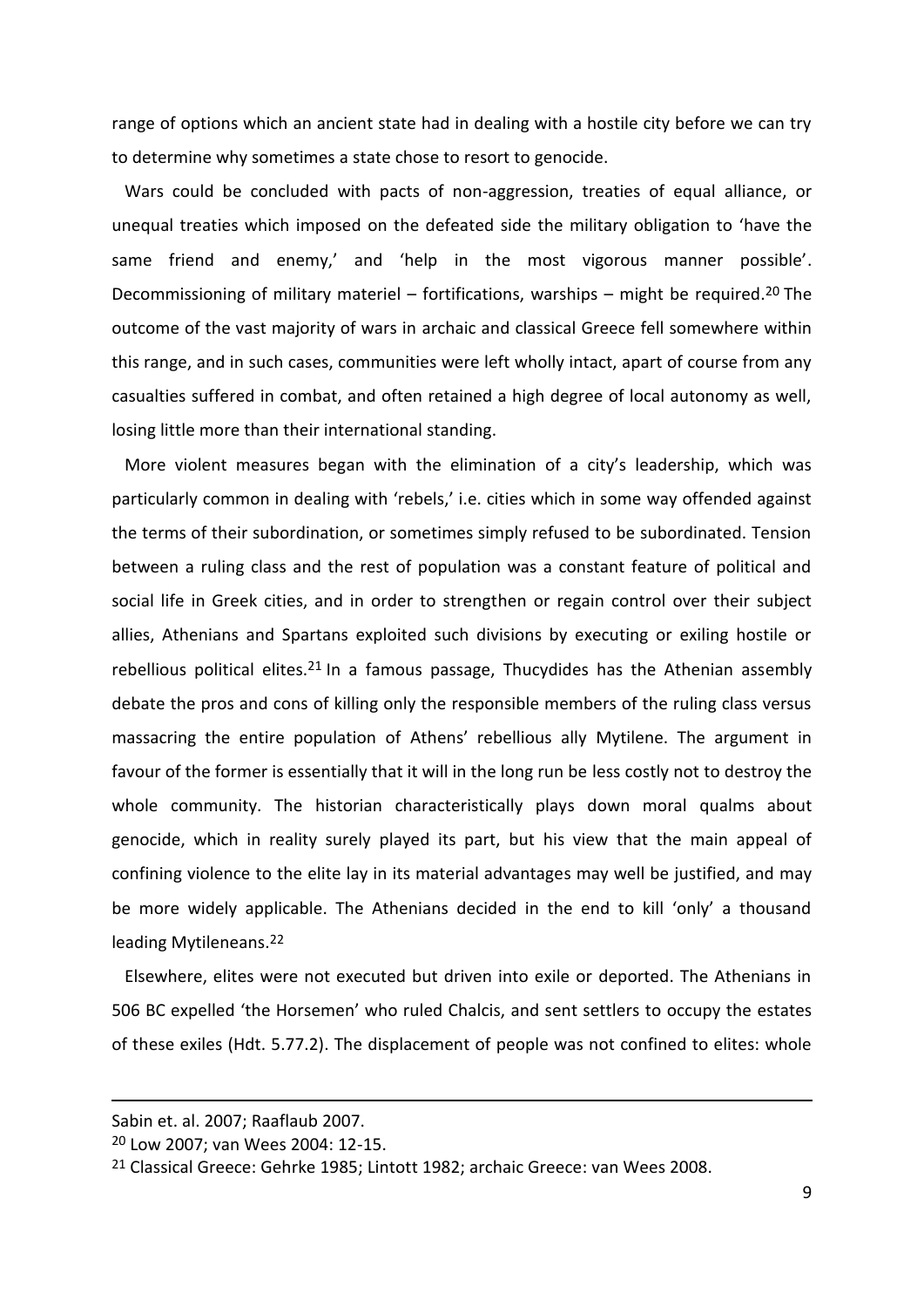communities might be driven from their homes. One early Greek poet pictures the families of a defeated city wandering as refugees, disliked and dishonoured wherever they end up. In 546 BC, under attack by the Persians, two Greek communities simply evacuated their towns and resettled far away, and such 'urban relocation' was regarded as perfectly acceptable.23 When the victims were unable to escape, the victors sometimes let them leave their city unmolested when they surrendered, typically allowing them to bring literally only the clothes on their backs. Even after a very long, bitter and costly siege, Athenian generals once agreed to let the Potidaians vacate their city on such terms, and allowed each person some travel money as well – although admittedly they were censured by the Athenian assembly for letting the enemy off too lightly.<sup>24</sup> One could go on listing yet other ways of dealing with defeated enemies, including such idiosyncratic hybrid forms as the decision by Gelo, ruler of Syracuse, to resettle the ruling elites of defeated cities in Syracuse itself, with full citizen rights, but sell the rest of their populations into slavery because 'he regarded the common people as something very unattractive to live with' (Hdt. 7.156). But enough has been said to make the point that genocide was far from the only or normal outcome of hostile inter-group relations in the Greek world. This brings us back to the question of what motivated genocidal actions by ancient states and armies.

# **Conspicuous destruction: profit, honour and genocide**

Sometimes we can do little more than guess at the reasons for genocide, as in the case of Chares' annihilation of Sestos. Here, economic factors are likely to have played a role: the Athenian treasury was virtually empty at the time, the poverty of the Athenian lower classes was posing acute problems, and there were grain shortages. Sestos was so strategically vital to Athens' grain import that one politician called it "the bread bin of Piraeus" (Arist. *Rhet*. 1411a14), but Athens had struggled for at least a decade to retain control of it, and of the rest of the Thracian Chersonese, where Athenians had begun to settle two centuries earlier. Chares' action not only gave them back Sestos, but also led to the Thracian king Cersobleptes handing over 9 of the 10 other towns in the Chersonese to

<sup>22</sup> Thucydides 3.36-50, with Hornblower 1991: 420-41.

<sup>23</sup> Refugees: Tyrtaeus, frg. 10.3-10; cf. Homer, *Iliad* 22.383-4; 24.381-4. 'Urban relocation' is a concept coined by Demand 1990.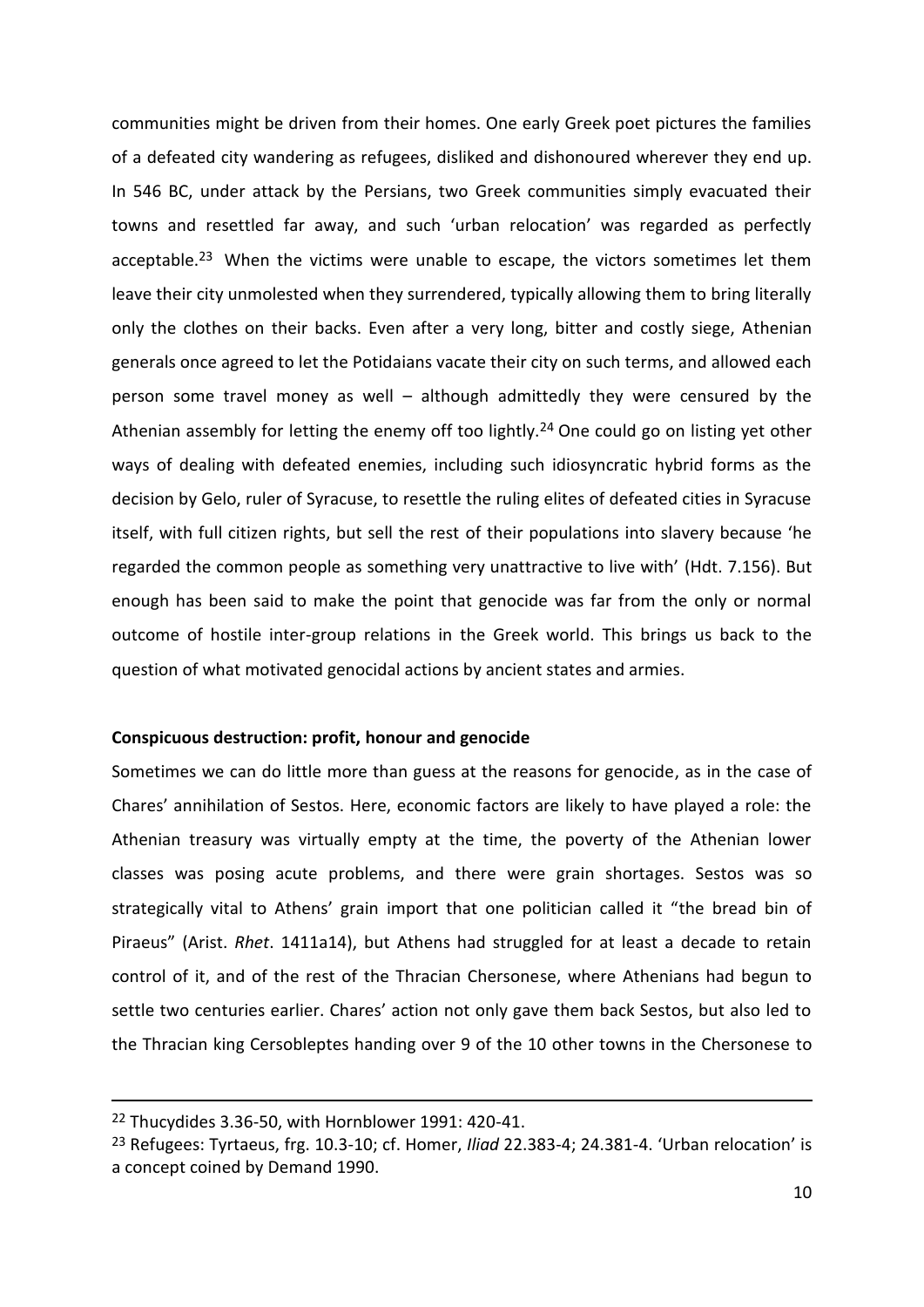Athens, which promptly "sent settlers (*klerouchoi*) to the cities" (Diodoros 16.34.4; cf. Xen. *Hell*. 3.2.10). Moreover, at least part of Chares' army consisted of mercenaries, whom the Athenian treasury could ill afford to pay, and as *strategos autokrator* he had the power to decide to raise funds by sacking the city (Demosthenes 23.173). One might imagine, then, that this episode of genocide was simply a show of extreme force designed to solve several economic problems at once through direct seizure and intimidation.

 However, the Athenians' financial and economic problems had been endemic for several decades before 353, and Chares and other Athenian generals had conducted numerous other campaigns with mercenary armies, yet they had not resorted to genocide as the solution. The last time Athens *had* previously resorted to genocide, against the Melians in 416 BC, the city had been at a peak of power and prosperity, and their victim was a small island of little economic or strategic significance. The economic benefit of the annihilation of the Melians was limited to land for 500 of the more than 30,000 adult male citizens.25 Non-economic motivations were decisive here, as we shall see shortly, and they may also have tipped the balance against Sestos, when so many other cities escaped genocide.

 We should in any case remember that while one Greek form of genocide, mass enslavement, was indeed very profitable, the characteristic massacre of adult men reduced these potential profits. The choice was not between killing an enemy and letting him go, but between selling captives or executing them and going empty-handed. When Menelaus hesitated to kill a Trojan, and needed reminding of the Greeks' genocidal mission, his hesitation was due not to any humanitarian feelings but to the fact that he had just been promised 'an infinite ransom' for his prisoner. The profit-motive thus encouraged enslavement but discouraged killing, and only when it was countered by even more powerful motivations were states likely to resort to genocidal massacres.

 An endless variety of such motivations is mentioned in ancient sources, but the majority have at least one feature in common: those perpetrating the massacre saw themselves as inflicting revenge or punishment for what one may call an 'aggravated' challenge to their power and status as a community and/or to the power of a god whose cause they championed. A few typical scenarios will have to suffice to illustrate this point.

<sup>24</sup> Thuc. 2.70.2-4; Pritchett 1991: 297-308; van Wees 2004: 261 n.44 .

<sup>25</sup> Thucydides 5.116.4; for population size, see Hansen 1988.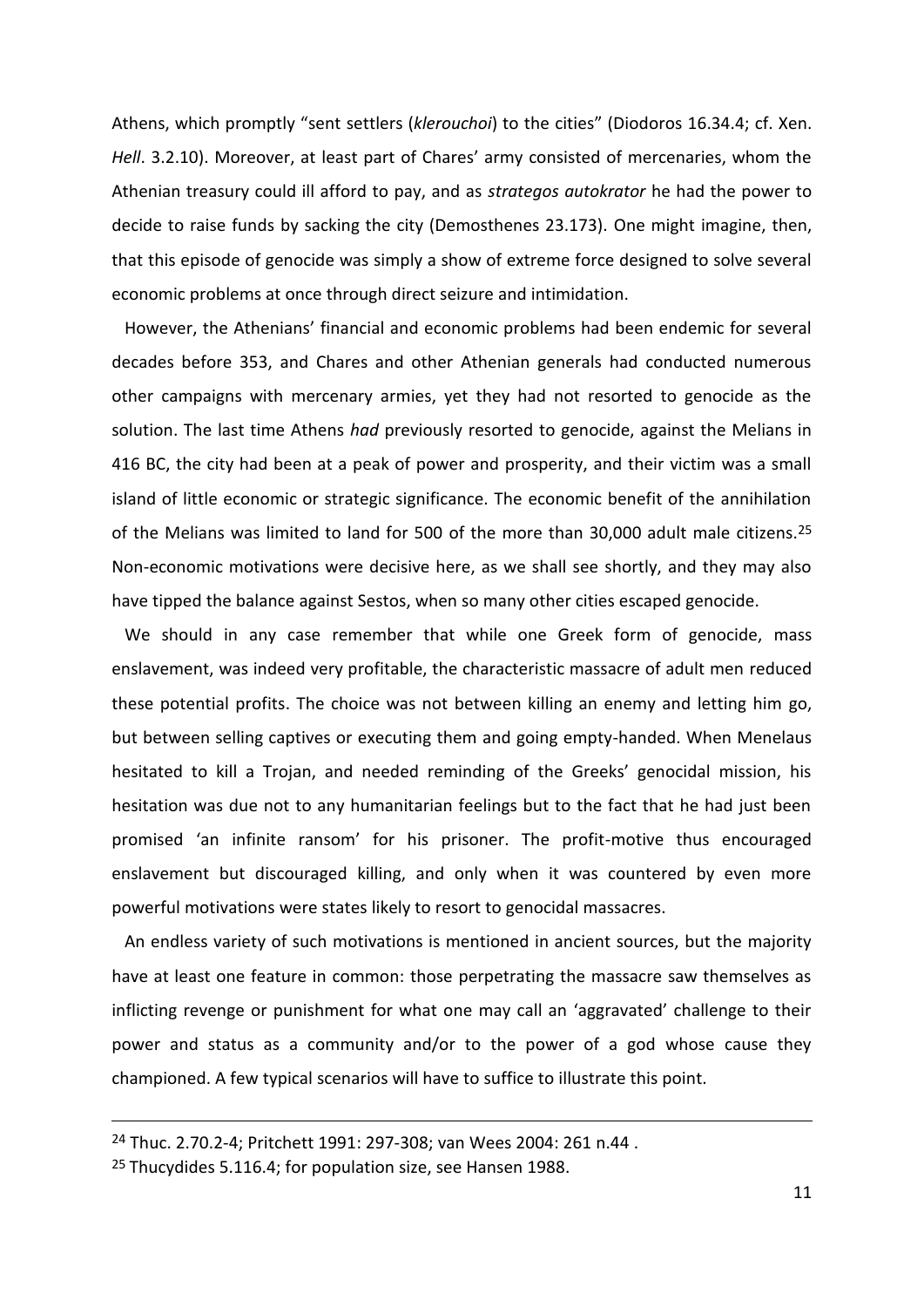First, imperial powers sometimes destroyed small independent towns on the grounds that their very independence constituted an affront which made the empire look weak. This was the decisive factor in the case of Melos, according to Thucydides' 'Melian Dialogue', where the Athenians explain bluntly why they must incorporate this small, neutral island into their naval empire: 'Since you are islanders, and weaker than the others, you cannot be allowed to escape from those who rule the sea.' The Melians refused to submit, so the Athenians killed all the men and enslaved the women and children.<sup>26</sup> Refusal to submit implied that the opponent regarded himself as somehow the 'equal' of the empire, which was more insulting when it came from an insignificant little town than from a serious rival. The destruction of defiant small towns was therefore not just a matter of consolidating imperial power, but of upholding *status*, or in Greek terms 'honour' (*timê*). The demands of power politics might have been satisfied by merely forcing Melos to submit to imperial authority, but the demands of honour required that the Melians be destroyed to wipe out the insult.

 A second scenario involves the destruction of a roughly equal opponent who is regarded as in some way too persistent in his hostility. For instance, while relations between Athens and most of its rivals alternated between hostility and alliance, the Athenians saw the neighbouring Aeginetans as implacable enemies, who had started hostilities in the dim past and kept attacking without provocation. In 431 BC, the Athenians drove the Aeginetans out of their island, forcing the refugees to find new homes all over Greece; a large group settled in Thyrea. Not content with this, in 424 BC the Athenians sent a fleet to attack Thyrea, which they captured, looted and burned down. All Aeginetans captured alive were taken to Athens, where a formal decision was made to execute every last one "on account of the hostility which they had always shown in the past".<sup>27</sup> Power-political motivations clearly played a prominent role, but it is striking that the Aeginetans were destroyed at a time when they no longer posed a serious threat to their old rivals, however dangerous they might once have been. Athens did not occupy the Aeginetans' land in Thyrea, so their

<sup>26</sup> Thuc. 5.97, 101 (there were in fact survivors: Xenophon, *Hellenika* 2.2.9); Hornblower 2008: 216-25. Cf. Thuc 4.122.5-6 for similar sentiments behind an earlier massacre at Scione: "it made them angry that even those who actually lived in islands dared rebel". <sup>27</sup> Thuc. 2.27; 4.57; for the Athenian tradition of an age-old feud with Aegina, see Hdt. 5.81-9, written at around the time of the events described above.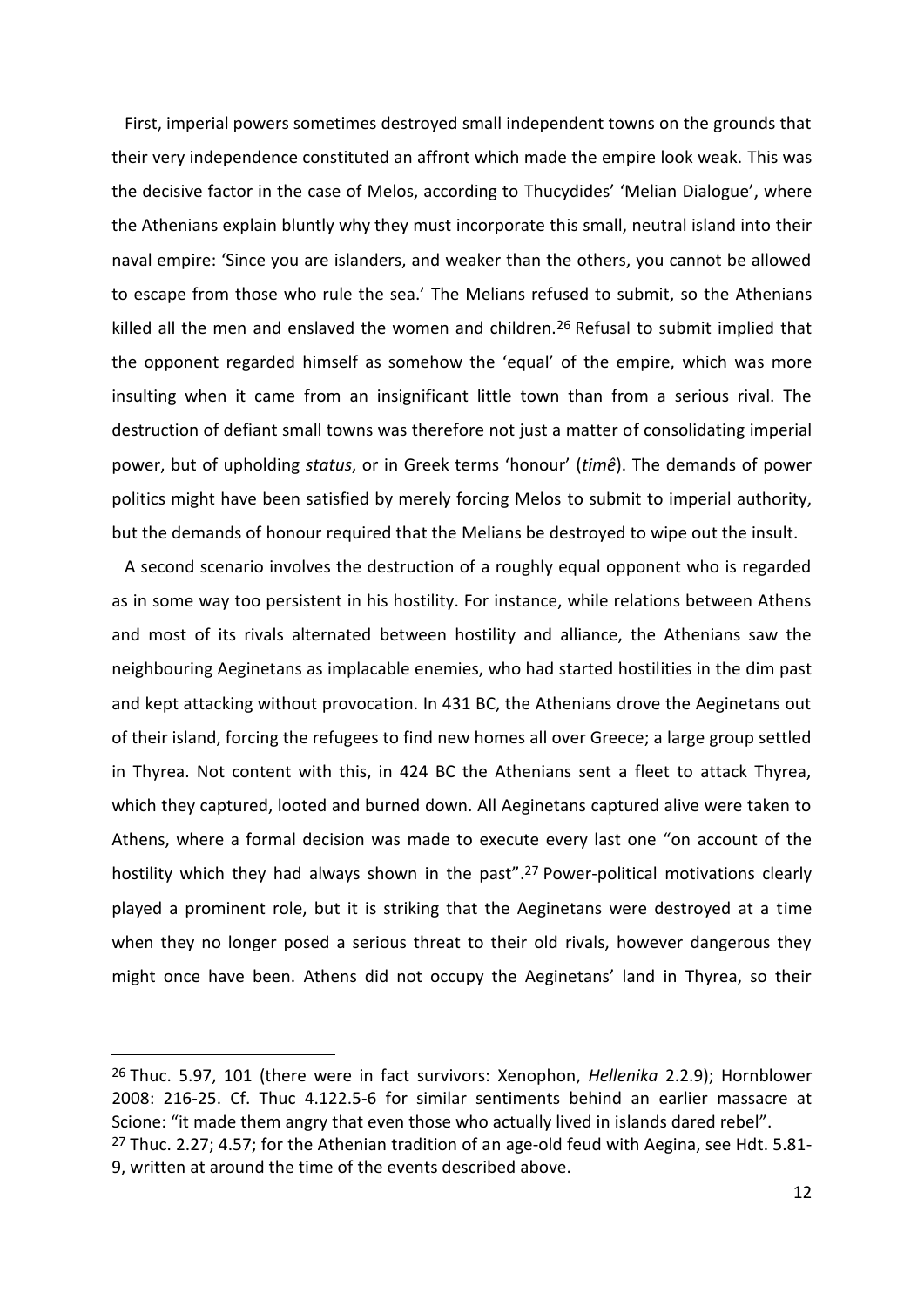destruction brought no material benefit. Their annihilation was thus strongly symbolic: a demonstration by the Athenians of how great a superiority they now enjoyed.

 Also common was a third scenario: the destruction of a formerly friendly or allied city which was deemed to have committed a particularly heinous act of treachery, which seriously endangered the city betrayed. This situation features in another of Thucydides' set-pieces, the 'Mytilenean Debate', concerning a proposal to execute all the men and enslave the women and children of Mytilene. This city had changed sides in the middle of major war, raising the spectre of a general defection to Sparta of all Athens' allies; its destruction, it was argued, would act as a deterrent to other would-be rebels (3.37.2, 39.7- 8, 40.4-7). Here we have genocide carried out for calculated political effect, as a means of intimidation. Yet political pragmatism was not always the whole story even in these cases. A major argument used in favour of the massacre of all men of Mytilene, according to Thucydides, was that this ally's betrayal did not just create a serious threat to security but entailed a serious breach of trust, because relations between Athens and Mytilene had been unusually close and privileged. "They were not ruled by Athens, like the others", but retained autonomy "and were treated with the highest respect by us". Their betrayal was all the more culpable because there was evidence that they had been planning to defect for a long time. "We should never have treated them with more respect than anyone else", he adds, "then they would not have become so arrogant; for it is human nature to despise those who show deference and to admire those who concede nothing" (3.36.2, 39.2 and 5). Once again, emotive matters of honour creep into the picture alongside political calculation: a failure to reciprocate respect and friendship calls for violent retaliation.

 A final scenario is the annihilation of a community for committing a religious offence. A city which trespassed against the temples and images of others' gods was sometimes punished with destruction. The destruction of Kirrha in Greece was punishment for aggression against the oracle of Apollo at Delphi, a sanctuary in the charge of a league of states which swore an oath to 'uproot' any city which committed offences against it.<sup>28</sup>

 By extension, cities might be destroyed for breaking rules sanctioned by the gods. The flooding of Sybaris is said to have been provoked by the violation of diplomatic envoys,

<u>.</u>

<sup>28</sup> Aeschines *Orations* 2.115; 3.107-9 (there are doubts about historicity, which I regard as unjustified: van Wees 2006: 139-42); for 'uprooting' (*anastasis*), see above.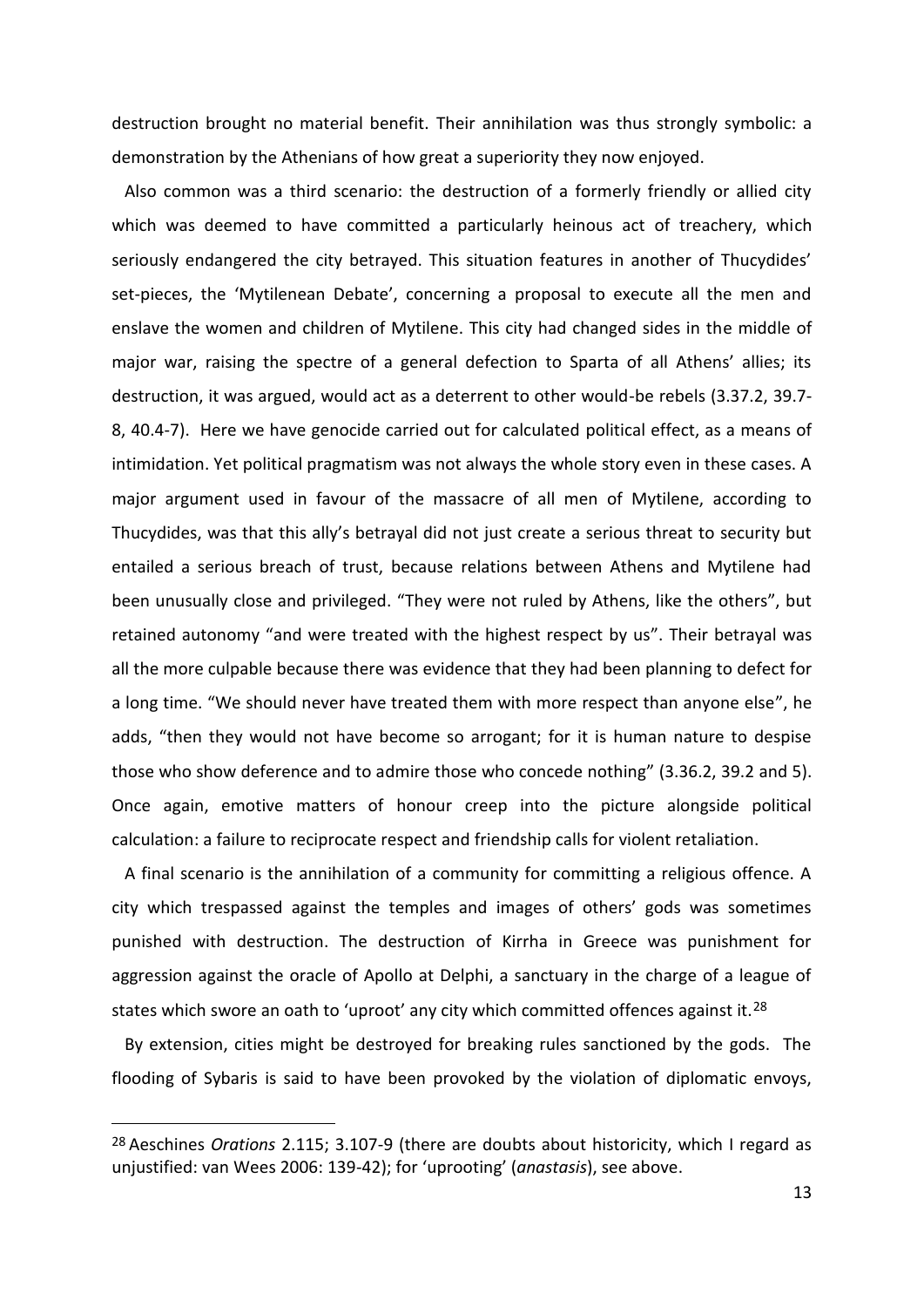regarded as sacrosanct (Strabo 6.1.13). The *Iliad* implicitly justifies the annihilation of Troy by showing the Trojans accumulating offences with a religious dimension: they threaten to kill Menelaus when he visits Troy on a diplomatic mission, they break the divinely sanctioned bond of hospitality in abducting his wife, and finally they break a truce which they had sworn to uphold on pain of destruction by the gods.<sup>29</sup> Since all treaties and truces and many other aspects of international relations in the ancient world were under the protection of the gods, it was rarely difficult to accuse an opponent of a religious offence. Yet sacrilege was not often adduced as a reason for destruction, and one rarely finds religious offences alone, without other aggravating circumstances, inspiring genocide.

 Ethnic or racial motivations for genocide, so prominent in the modern world, never seem to feature in our sources. Classical Greeks did have a sense that cities belonging to the same ethnic group – Aeolian, Ionian or Dorian – ought to be on friendly terms and that war between them was less acceptable than war against an enemy from a different ethnic group.<sup>30</sup> One might infer that the threshold for genocide was lower for those of different ethnic origins, and as it happens several of Ionian Athens' victims belonged to different ethnic groups: Sestos and Mytilene were Aeolian cities, Aegina and Melos Dorian islands. But the pattern is by no means consistent,  $31$  and no ancient author makes it explicit. There is certainly no sign of perceived ethnic inferiority being cited as justification for annihilation.

 A concept of ethnic or racial inferiority did emerge as part of the theory of 'natural slavery', which held that non-Greeks were by nature incapable of governing themselves and needed Greek masters. On this view, the enslavement of these 'barbarians' was a kind of hunting, and as such did not need special justification, but massacring 'barbarians' was neither more nor less justified than massacring Greeks.<sup>32</sup> The two main forms of enslavement of non-Greeks which were justified by the theory of natural slavery were slave-raiding, which could do great damage to a community but probably did not usually aim to destroy whole political or ethnic groups, and the collective subjection of non-Greek

<sup>29</sup> Trojans breaking oath: Homer, *Iliad* 3.67-4.222; cf. 4.235-9; 7.351-3. Threats to Menelaos as ambassador: 11.123-5, 139-42; cf. 3.205-24. Discussion: van Wees 1992: 176-81.

<sup>&</sup>lt;sup>30</sup> This is implied, for instance, by Thucydides' catalogue of ethnic groups fighting one another during the Sicilian expedition (7.57). For Greek ethnicity, see Hall 2002.

 $31$  For instance, Aeolian Methymna destroyed Aeolian Arisbe (Herodotus 1.151.2), and Ionian cities joined forces to destroy Ionian Melie (Vitruvius 4.1.4; *I. Priene* 37).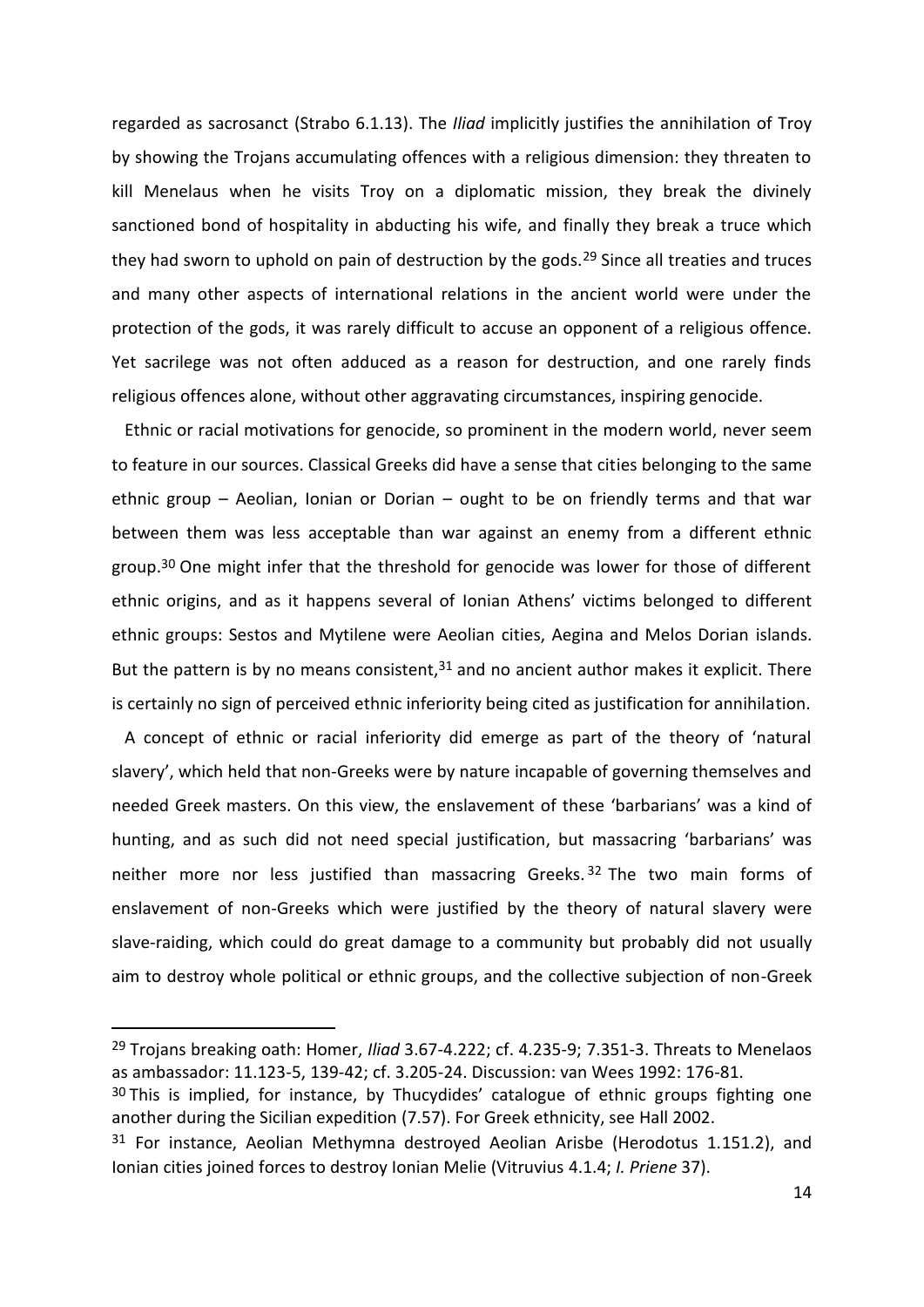populations to a serf-like or at least tributary status, which so far as we can tell usually left their native communities intact. A unique appeal to ethnic distinctions as a justification of genocide is Xenophon's comment on Lysander's enslavement of the entire population of Cedreai in 405 BC: 'they were half-barbarians' (*mixobarbaroi*: *Hellenika* 2.1.15). This is evidently an attempt to excuse Lysander's action by contrast to previous Athenian acts of genocide against Greeks which Xenophon was about to denounce (2.2.3), rather than an attempt to explain why Lysander destroyed Cedreai in the first place. Even more than ethnic distinctions among Greeks, the Greek-barbarian distinction served to lower slightly the threshold for violence against those who belonged to a different group, but it nevertheless played no obviously significant role in justifying or motivating genocide.

 The fundamental premise of common legitimations of genocide in ancient Greece is rather that a challenge to the power of a community and/or its gods must be answered with a display of force in proportion to the seriousness of the challenge and may require an act of 'conspicuous destruction' which completely eliminates the challenger. What determined the seriousness of a challenge was partly its impact on security and power politics, but often its symbolic significance and impact on status counted at least as heavily. A challenge from a treacherous friend, an inveterate enemy or a low-status opponent required a harsher response than an otherwise equally dangerous challenge from an open and equal rival. The more powerful a community, the more it might be inclined to demand respect in proportion to its status and to respond violently to even the slightest, least dangerous, challenge. The same was true of gods, who were imagined as responding to offences with greater force in proportion to their vastly greater power.

## **Conclusions: genocide and its limits**

1

By giving the name 'genocide' to a type of military action well-known from Greek history, we set it apart from a range of military activities which start with the trampling of cornfields and setting fire to farmhouses and end with the sacking of cities, and we indicate that it was a distinct and deliberate form of warfare, not merely an accidental extreme of violence that might occur when passions got out of hand. By reconceptualising the destruction of city-states in this way, we force ourselves to ask why Greek armies and states, like their

<sup>32</sup> 'Natural slavery: Garnsey 1996. Treatment of barbarians in war: Lonis 1969: 31-70.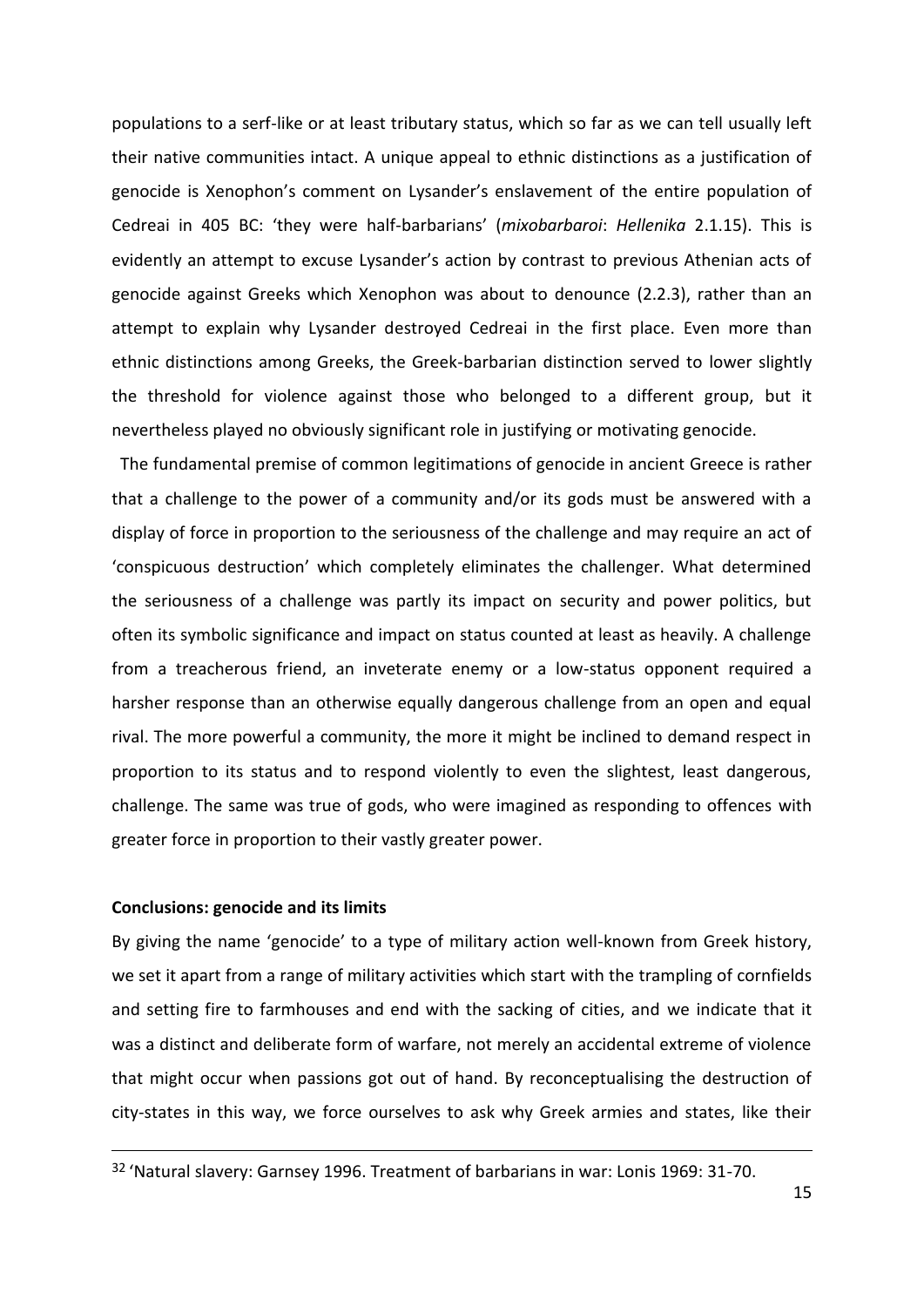modern counterparts, from time to time felt driven to resort to this form of violence. The answer we find in archaic and classical Greek sources is that genocide was regarded as an ultimate punishment which could be legitimately inflicted when a community had committed a serious collective offence which called for such measures.

 The explanations for genocide offered in ancient texts probably did not tell the full story. Some might argue that the sources' emphasis on the symbolic, religious and status-related nature of offences does not tell the true story at all, and that the extermination of communities must in reality have been motivated by a search for more power, resources and territory. In support of that view, one might point to other periods of ancient history in which the ideology of genocide was most widely accepted, and genocidal campaigns most common, among states which were engaged in rapid military expansion. Macedonian armies, for instance, destroyed many cities during their campaigns in Greece and in the Persian Empire under Philip II and Alexander III the Great, but once these conquests had been consolidated into three fairly stable new kingdoms, a century went by without a single genocidal campaign being recorded. Similarly, the Romans enslaved and massacred on a huge scale while they extended their power across the Mediterranean, but once their control was established, very few further acts of genocide are attested.<sup>33</sup> The pattern is not so clear-cut in archaic or classical Greece, but one could conceivably argue instead that a disproportionate number of genocidal campaigns occurred to preserve the long-established hegemonies of the Spartans and Athenians when these were in danger of losing their power and resources. It was certainly at this time, in the late fifth and fourth century BC, that genocidal warfare came to be the subject of serious moral debate in Greece.<sup>34</sup>

 Yet there are enough instances of genocide which did not result in any political advantage or material gain for the perpetrators – the Athenian massacre of Aeginetan refugees in Thyrea is a striking example – to show that it was not always merely a means to achieve or secure expansion. I would argue that we must accept at least the basic premise of the sources: whatever its political or economic motivations, genocide was always also, and sometimes mainly, an act of 'conspicuous destruction' which served to display the power of the perpetrators and to restore or enhance their 'honour'. A concern with status might not

<sup>33</sup> See for further discussion Van Wees 2010a.

<sup>34</sup> See Ducrey 1968: 313-32; Karavites 1984; Volkmann 1990: 71-91.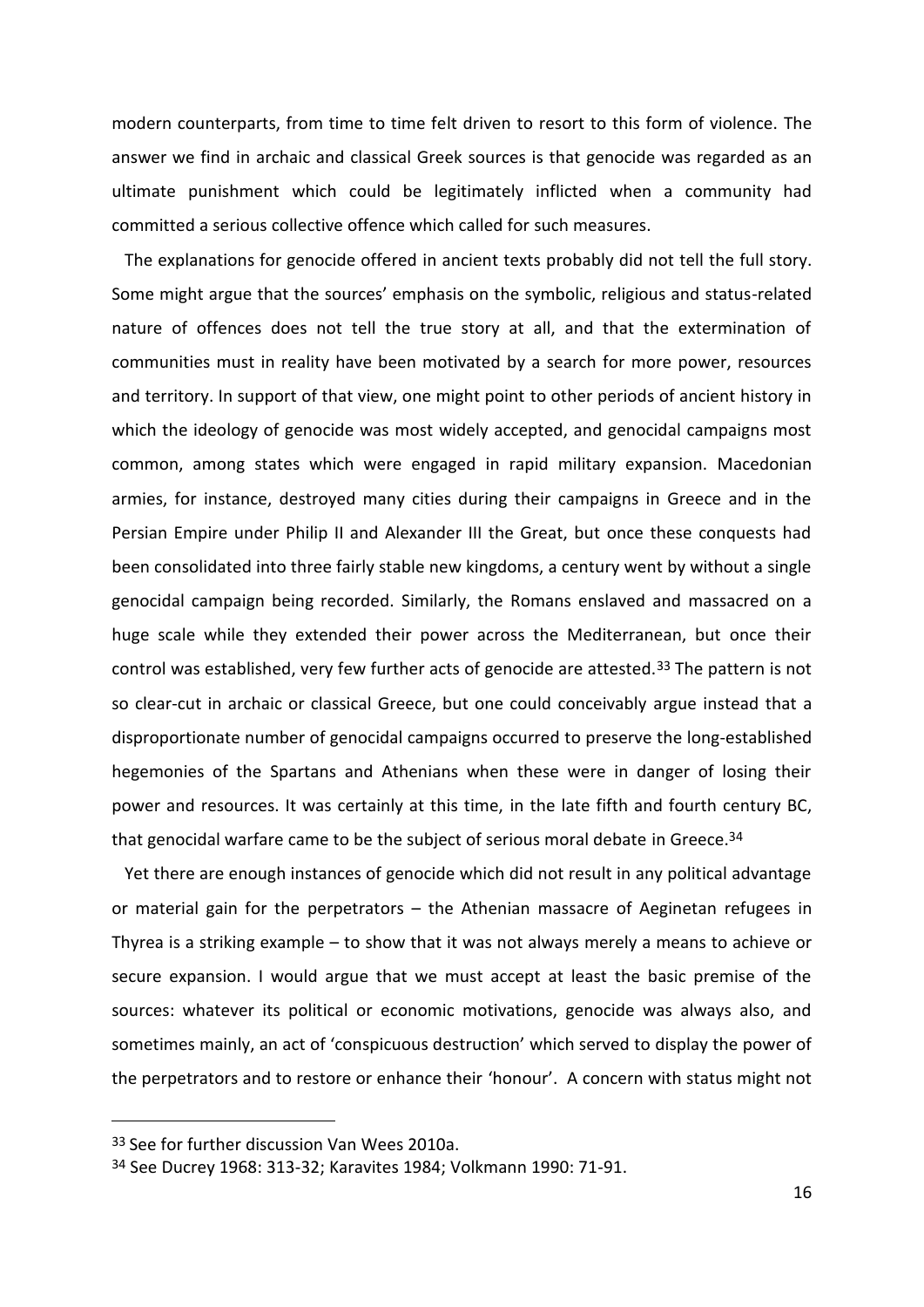only lead to the destruction of a city which brought its destroyers no additional power or wealth, but also, just occasionally, save a city when purely political and economic reasons might have favoured its destruction, as when the Spartans after a long and bitter war spared Athens in deference to the city's eminent international status. 35 Genocide was most commonly perpetrated by the most aggressively expansionistic states not only because such states pursued their own material interests with more ruthless calculation, but also because they pursued prestige more competitively and with greater emotional intensity than others. Those who aimed for the highest possible status in the world order were least able to tolerate any challenge to their honour and most willing to eliminate without a trace those who seemed to show insufficient respect.36

 The conclusion that ethnic, racial and religious distinctions play very little, if any, part in ancient Greek genocidal wars is perhaps most relevant for those who study genocide in the modern world, where such distinctions seem all-important. The Greek evidence shows that the existence of ethnic or religious division is not a necessary precondition for genocide, or a sufficient cause, and it raises the question of whether we should look for other structural causes. It is tempting to suggest that the concerns of about status which emerged as a powerful motivation for the Greeks also underlie much modern genocidal conflict: perhaps ethnic distinctions and religious affiliations are ways of defining the kind of collective hierarchies that the Greeks expressed and contested in terms of 'honour'. Whether this line of enquiry is worth pursuing is for others to decide, but to note that there is a question to be addressed seems a point worth making – and it is a question that emerges only if we reconceptualise ancient warfare by acknowledging that there was a place in it for genocide.

<sup>35</sup> Xenophon, *Hellenica* 2.2.19-20. Admittedly, political considerations in this case were double-edged: removing the Athenians by genocide would eliminate Sparta's greatest rival, but also risked creating a new powerful rival in the shape of Thebes.

<sup>36</sup> See Lendon 2000; van Wees 2004: 19-33, on the role of honour in international relations in ancient Greece. Conversely, barbarians were legitimate targets for slave-raiding (see above) because they were not regarded as part of the international status hierarchy.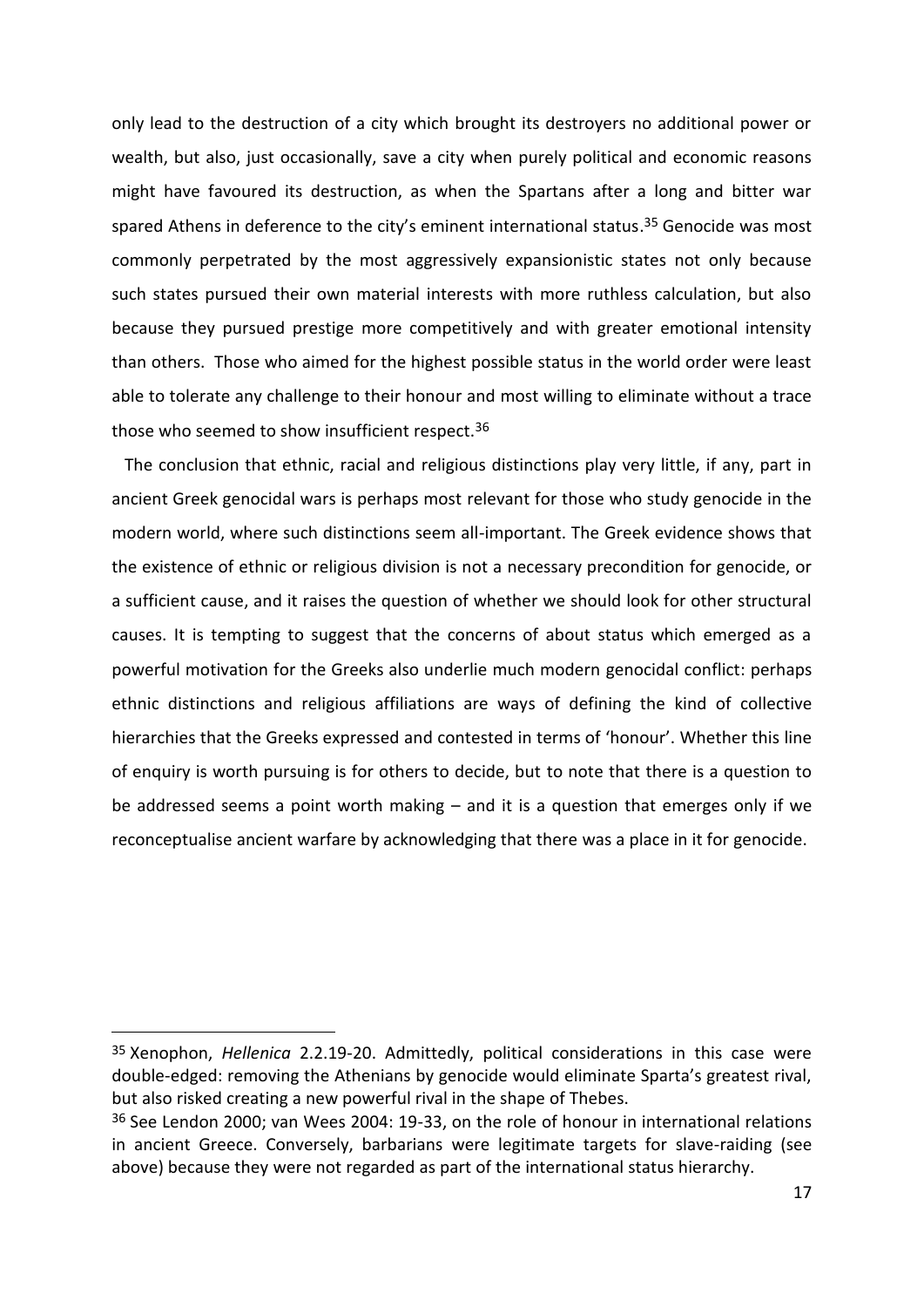### **References**

Bedermann, D. 2001. *International Law in Antiquity.* Cambridge.

Bloxham, D. and D. Moses (eds.), *The Oxford Handbook of Genocide Studies*. Oxford.

Chaniotis, A. 2005. *War in the Hellenistic World.* Malden/Oxford.

Cogan, M. 1983. "'Ripping open pregnant women' in the light of an Assyrian analogue," *Journal of the American Oriental Society* 103: 755-7.

Dayton, J. 2006. *The Athletes of War*. Toronto.

Deacy, S. and K. Pierce (eds.) 1997. *Rape in Antiquity.* London and Swansea.

Demand, N. 1990. *Urban Relocation in Archaic and Classical Greece.* Bristol.

d'Huys, V. 1987. "How to describe violence in historical narrative", *Ancient Society* 18: 209- 50.

Ducrey, P. 1968. *Le traitement de prisonniers de guerre dans la Grèce antique.* Paris.

Garnsey, P. 1996. *Ideas of slavery from Aristotle to Augustine.* Cambridge.

Gehrke, H.J. 1985. *Stasis.* Munich.

Goldhill, S. 1990. "Supplication and authorial comment in the *Iliad*: *Iliad* Z 61-2", *Hermes*  118: 373-6.

Hall, J. 2002. *Hellenicity: between ethnicity and culture*. Chicago.

Hansen, M.H. 1988. *Three Studies in Athenian Demography*. Copenhagen.

Hanson, V.D. 1995. *The Other Greeks*. New York.

Hanson, V.D. 2005. *A War Like No Other.* London.

Hartmann, A. and B. Heuser (eds.), 2001. *War, Peace and World Orders in European History.* London.

Hornblower, S. 1991. *A Commentary on Thucydides, vol. I: books I-III.* Oxford.

Hornblower, S. 2007. "Warfare in ancient literature: the paradox of war", in P. Sabin et al.

(eds.), *The Cambridge History of Greek and Roman Warfare, Vol. I*, 22-53. Cambridge.

Hornblower, S. 2008. *A Commentary on Thucydides, vol. III: books V.25-VIII.109.* Oxford.

Karavites, P. 1984. "Greek interstate relations and moral principles", *La Parola del Passato*  39: 161-92.

Kern, P. 1999. *Ancient Siege Warfare.* Bloomington, Ind.

Kuhrt, A. 2001. "Women and war", *Nin: Journal of Gender Studies in Antiquity* 2.1: 1-25.